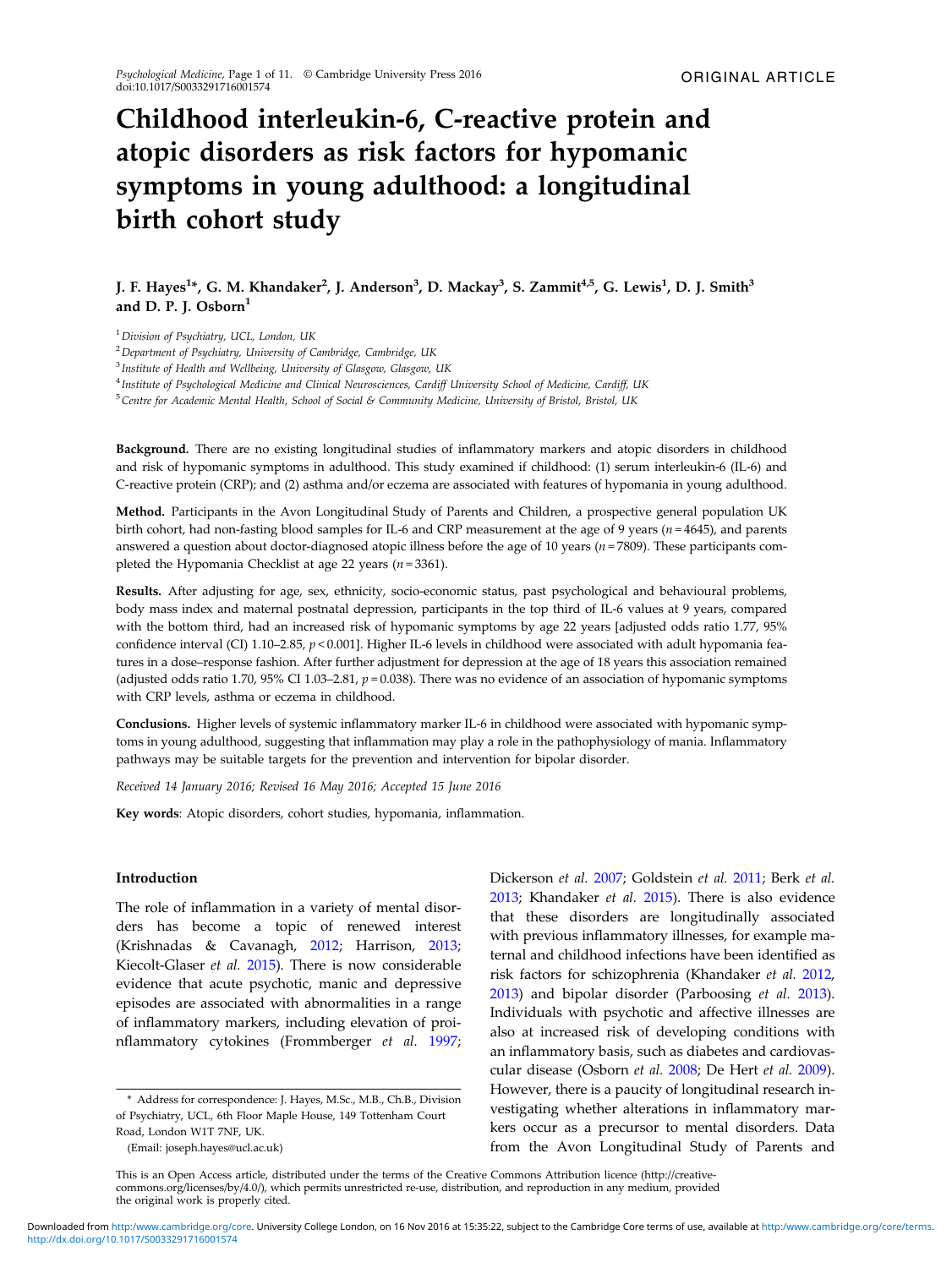

Fig. 1. Timing of data collection, hypotheses and sample size. <sup>a</sup> Total participants who completed both interleukin-6 (IL-6) blood test and Hypomania Checklist (HCL-32),  $n = 1717$ . Total participants who completed both C-reactive protein (CRP) blood test and HCL-32,  $n = 1721$ . Total participants who completed atopic condition question and HCL-32,  $n = 2880$ .

Children (ALSPAC), a UK general population birth cohort, recently showed that higher serum levels of interleukin-6 (IL-6) in childhood is associated with depression and psychosis in young adult life (Khandaker et al. [2014](#page-9-0)a).

ALSPAC data have also shown an association between childhood atopic disorders and psychotic symptoms in adolescents (Khandaker et al. [2014](#page-9-0)b). A longitudinal association between asthma and subsequent hospitalization for schizophrenia, and adult diagnoses of depression has been reported (Timonen et al. [2003](#page-10-0); Pedersen et al. [2012](#page-10-0); Sanna et al. [2014](#page-10-0)), and three longitudinal studies have reported increased rates of bipolar disorder in individuals with asthma (Liang & Chikritzhs, [2013](#page-9-0); Chen et al. [2014;](#page-8-0) Lin et al. [2014\)](#page-9-0). IL-6, C-reactive protein (CRP) and other inflammatory markers are associated with asthma and eczema (Takemura et al. [2006](#page-10-0); Arif et al. [2007;](#page-8-0) Rincon & Irvin, [2012](#page-10-0)). However, to our knowledge there have been no previous studies showing temporal associations between inflammatory markers, atopic conditions and features of hypomania. Indeed it may be that this association is less likely than a longitudinal association with psychotic experiences as, whilst it has been found that chronic immune activation occurs in schizophrenia, previous research has suggested that bipolar disorder is an episode-related inflammatory syndrome, with normal cytokine function between affective episodes (Kunz et al. [2011;](#page-9-0) Stertz et al. [2013](#page-10-0)). Hypomanic symptoms in early adulthood are a risk factor for developing bipolar disorder (Zimmermann et al. [2009](#page-10-0)), but are also associated with increased future risk of non-affective Axis I disorders, personality disorders, mental health service use and psychotropic drug prescribing (Päären et al. [2014](#page-10-0)).

Using data from ALSPAC we assessed associations between serum CRP and IL-6, aged 9 years, atopic conditions (asthma and eczema) before age 10 years, and

lifetime experience of hypomanic symptoms assessed at 22 years. We hypothesized that atopic disorders and raised inflammatory markers would be associated with increased risk of hypomanic symptoms, and that inflammatory markers would mediate the association between atopic conditions and features of hypomania (Fig. 1).

# Method

# Description of cohort

The ALSPAC birth cohort is comprised of all live births in the County of Avon, UK, with expected due dates between April 1991 and December 1992. The initial cohort consisted of 14 062 live births, with 13 998 alive at 1 year (http://www.bristol.ac.uk/alspac/). From birth, parents completed regular questionnaires about all aspects of their child's health and development. From age 7 years, children attended a clinic to participate in various tests and interviews on an annual basis. ALSPAC has been used for a vast array of research topics (Fraser et al. [2013\)](#page-9-0). Ethical approval for the study was obtained from the ALSPAC Ethics and Law Committee and Local Research Ethics Committees.

This study is based on the cohort of 4645 children who had analysable blood samples taken aged 9 years after excluding those with an infection around the time of blood collection, 7809 who answered questions about atopic conditions aged 10 years and 3361 who completed the Hypomania Checklist (HCL-32) (Fig. 1).

#### Assessment of hypomanic symptoms

Features of hypomania were identified using the HCL-32 which was sent to participants when they were aged 22 years. The HCL-32 is a self-completed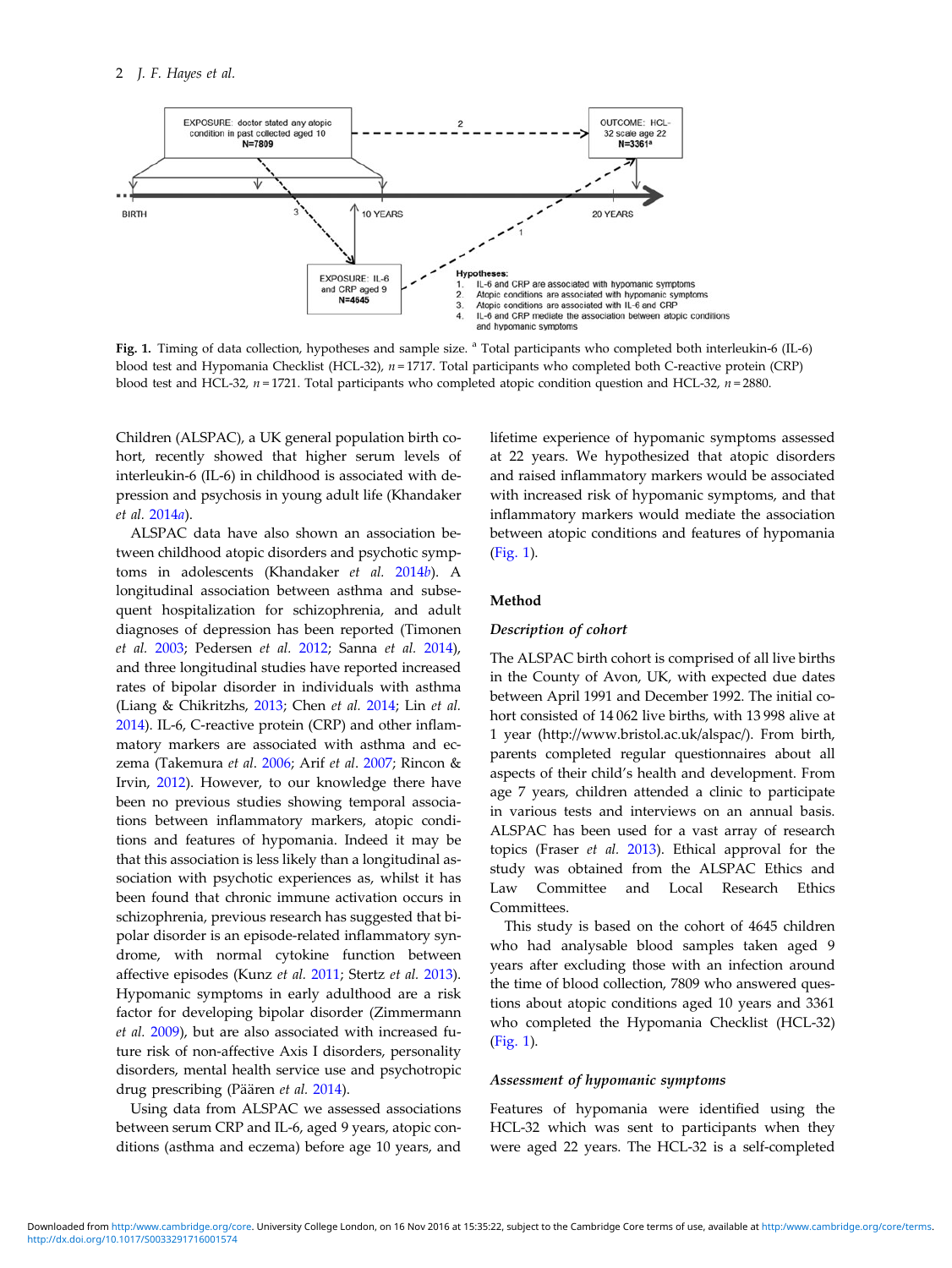questionnaire for a lifetime history of hypomanic symptoms (Angst et al. [2005](#page-8-0)). It asks respondents to consider a time when they were in a 'high or hyper' state and endorse a number of statements about their emotions, thoughts and behaviours at this time. Examples of these 32 statements are: 'I think faster'; 'I make more jokes or puns when I am talking'; and 'I take more risks in my daily life'. None of the statements describe psychotic experiences. It also asks about the duration of such episodes and their impact on family, social and work life. The HCL-32 has been used as both a continuous and categorical measure of hypomanic symptoms (Court et al. [2014](#page-8-0); Carvalho et al. [2015](#page-8-0)). Although initially developed as a screening instrument for use in people diagnosed with depressive disorders, it is also a sensitive screening tool in non-clinical settings (Meyer et al. [2007](#page-9-0)).

We defined lifetime history of hypomanic symptoms in line with previous approaches for studies of this nature, namely: a score of 14 or more out of the possible 32 questions on hypomanic features, plus at least one response of either 'negative consequences' or 'negative plus positive consequences', plus a report that these mood changes causes some kind of reaction in others, plus a duration of '2–3 days' or more. Overall, this definition of hypomanic symptoms, which includes severity, impairment and duration criteria, is more conservative than several other studies, which have tended to use only the threshold score of 14 (Hardoy et al. [2005;](#page-9-0) Meyer et al. [2007,](#page-9-0) [2014](#page-9-0)). We chose a duration criterion of 2–3 days or more because the 4-day threshold within the Diagnostic and Statistical Manual of Mental Disorders (DSM) excludes many individuals with bipolar disorder type II (Goldberg et al. [2009](#page-9-0); Bauer et al. [2011;](#page-8-0) Parker et al. [2014\)](#page-10-0), and because 2 days is known to be the modal duration of hypomania in bipolar II disorder (Benazzi, [2001;](#page-8-0) Angst & Cassano, [2005\)](#page-8-0). Based on previous work in non-clinical samples, we expected 5–10% of respondents to satisfy our criteria for features of hypomania (Meyer et al. [2007](#page-9-0); Holtmann et al. [2009](#page-9-0)). Hypomanic symptoms were not clinically verified in the cohort.

#### Assays for inflammatory markers

The acute-phase protein, CRP; and the pleiotropic cytokine, IL-6, were assayed from non-fasting blood samples collected in participants aged 9 years. Parents of 7236 children gave informed consent for venepuncture. The procedure was successfully completed such that IL-6 and CRP were measured in 5076 individuals. Of these, 431 children reported an infection in the 7 days preceding venepuncture and were excluded from the cohort, as we were interested in immune activity in healthy individuals.

Serum was isolated after blood collection and stored in 1 ml aliquots at −80°C. Analysis of these samples was carried out in 2008 following a median of 7.5 years of storage, with no freeze–thaw cycles during storage. The automated particle-enhanced Tina-quant immunoturbidimetric assay (Roche UK) was used to measure high-sensitivity CRP. An enzyme-linked immunosorbant assay (ELISA) (R&D systems, UK) was used to measure IL-6. These methods have been reported elsewhere (Khandaker et al. [2014](#page-9-0)a). All interand intra-assay coefficients of variation for IL-6 and CRP were less than 5%. No other inflammatory markers were measured. The minimum detection limit for IL-6 was 0.1 pg/ml. This represents the lowest measureable analytic level that can be distinguished from zero. Those below this limit were assigned a value of zero (0.4% of the sample), and were also included in our analysis. In the total sample IL-6 values ranged from 0.1 to 20.1 pg/ml. The minimum detection limit for CRP was 0.03 mg/l. Of the participants, 29 (0.6% of the sample) were below this limit, and were assigned values of 0.01 pg/ml  $(n = 16)$  and 0.02 mg/l  $(n=13)$ ; they were also included in the analysis. In the total sample, CRP values ranged from 0.01 to 45.17 mg/l (32 subjects over 10 mg/l).

#### Assessment of atopic disorders

When participants were aged 10 years, parents completed a postal questionnaire which included the question: 'Has a doctor ever actually said that your study child has asthma or eczema?' Possible responses to this question which are used in this study were: no asthma or eczema (reference group); asthma only; eczema only; both asthma and eczema.

#### Assessment of confounders

A number of potential childhood and parental confounders were defined a priori: age at the time of hypomania assessment; sex; ethnicity; socio-economic status (SES) (defined as paternal social class using the six categories of the UK Office of National Statistics classification system); psychological and behavioural problems at baseline [using the Strengths and Difficulties Questionnaire (SDQ), completed by parents when children were aged 7 years]; baseline body mass index (BMI) (measured at 9 years old), and mother's postnatal depression score [using the Edinburgh Postnatal Depression Scale (EPDS) recorded at 8 weeks postpartum]. These confounders were selected because they represent a range of measures of childhood adversity, all of which have been found to be associated with inflammatory processes in childhood and risk of adult mental disorders. We also ran an additional model adjusting for International Classification of Diseases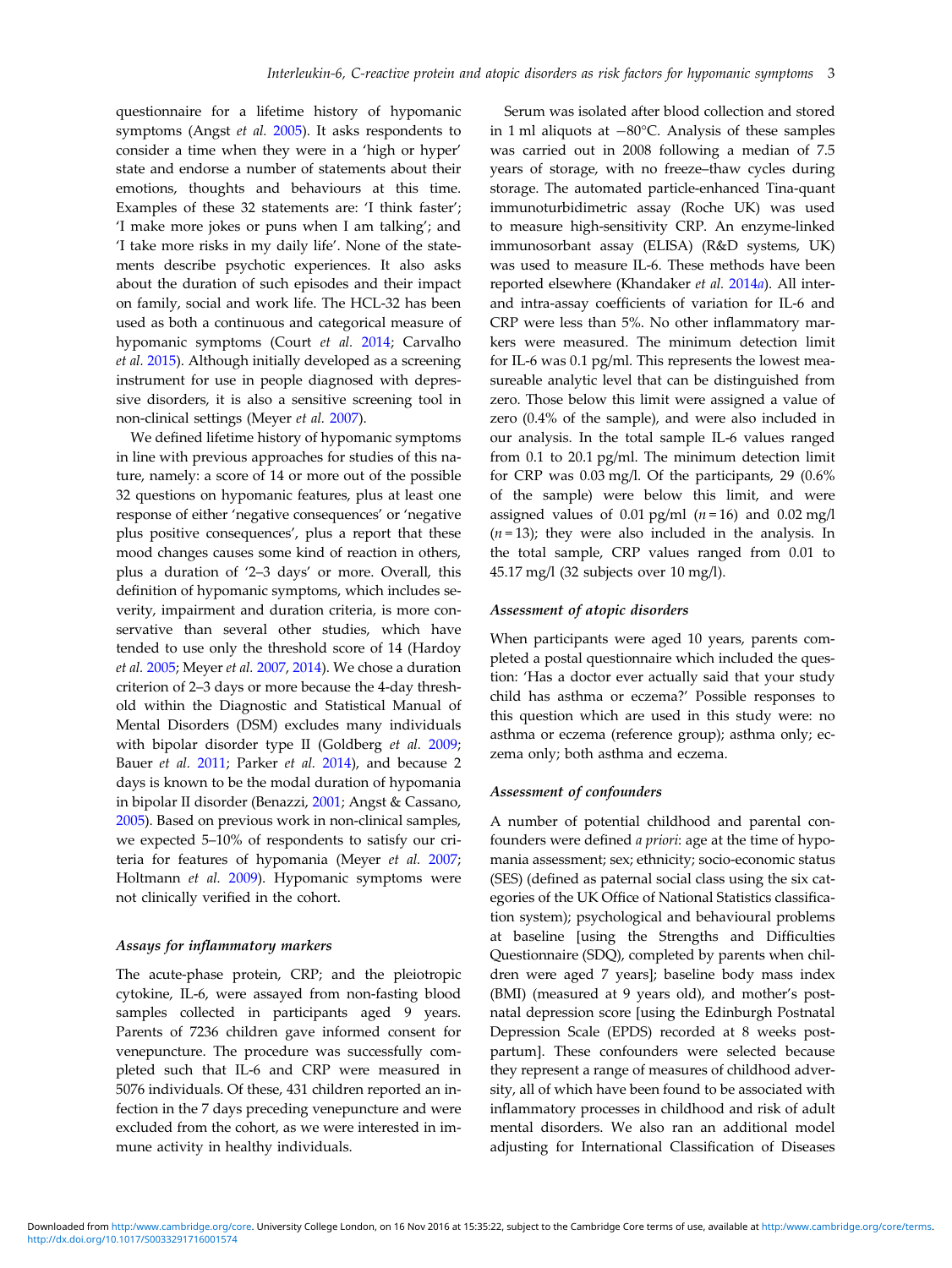(ICD)-10 diagnosis of depression at the age of 18 years made via the Clinical Interview Schedule-Revised (CIS-R) (Lewis et al. [1992\)](#page-9-0). This was to check that any association was not purely driven by the previously reported relationship between inflammatory markers and depression symptoms in this cohort (Khandaker et al. [2014](#page-9-0)a).

## Statistical analysis

# Inflammatory markers and hypomania

We used logistic regression to calculate the odds ratio (OR) and 95% confidence interval (CI) for hypomanic symptoms in individuals in the middle and top thirds of IL-6 and CRP compared with the bottom third (reference group). Linear trend was tested when tertiles of values of each inflammatory marker were treated as a linear term. Regression models were adjusted for age, sex, ethnicity, SES, SDQ score, BMI and EPDS score. Additionally, we calculated ORs for hypomanic symptoms for each standard deviation (S.D.) increase in IL-6 and CRP in childhood using these inflammatory markers as continuous variables (z-transformed values). A quadratic term (for example  $IL-6<sup>2</sup>$ ) was included in these regression models to assess potential non-linearity.

#### Atopic disorders and hypomania

Multinomial logistic regression was used to calculate the OR and 95% CI for features of hypomania in those with asthma only, eczema only, and both asthma and eczema, compared with no asthma or eczema (reference group). Regression models were adjusted for age at time of HCL-32 completion, sex, ethnicity, SES, SDQ score, BMI and EPDS score.

#### Inflammatory markers and atopic disorders

Normality of distributions of IL-6 and CRP was achieved following natural logarithmic transformation. Linear regression was carried out using transformed values of inflammatory markers as the dependent variable comparing the groups with asthma, eczema, and both with participants with no atopic condition. Sex, ethnicity, SES, SDQ score, BMI and EPDS score were included as potential confounders.

# Imputation of missing data

Following a complete-case analysis, we imputed missing data for all individuals who had completed the atopic disorder questions at the age of 9 years ( $n = 7809$ ). We used sex, ethnicity, SES, SDQ score, BMI, EPDS score, IL-6 and CRP counts to predict missing HCL-32 score at the age of 22 years. We also included

scores from the Psychosis-Like Symptom Interview and the CIS-R to improve the imputation model. These measures were completed when participants were aged 18 years. Multiple imputation using chained equations was completed using the mi and associated commands in Stata 13 (USA). A total of 100 imputed datasets were added. All regression models described above were repeated following multiple imputation, as well as models with additional adjustment for ICD diagnosis of depression at the age of 18 years.

# Results

## Baseline characteristics

Data on inflammatory biomarkers were available for 4645 participants [\(Table 1\)](#page-4-0). Higher serum IL-6 levels at age 9 years were associated with female sex, nonwhite British ethnicity, lower SES, higher past psychological and behavioural problems and higher BMI. Atopic disorder diagnosis was known for 7809 children ([Table 2\)](#page-4-0). Children with atopic disorders had higher serum CRP and IL-6 levels at age 9 years. Children with asthma or both asthma and eczema were more likely to be boys, and they had higher maternal EPDS scores, childhood SDQ scores and BMI. Of those who completed the CIS-R at 18 years and HCL-32 at 22 years ( $n = 2298$ ), 21 (1%) fulfilled criteria for hypomanic symptoms and ICD-10 depression.

# Inflammatory markers and the risk of hypomanic symptoms at age 22 years

Of participants who had a blood test at the age of 9 years, 1717 with IL-6 and 1721 with CRP results completed the HCL-32 at 22 years. In total, 116 (6.8%) fulfilled criteria for hypomanic symptoms via HCL-32. Those in the top third of IL-6 at 9 years had an increased risk of hypomanic symptoms aged 22 years, compared with those in the bottom third. This relationship became stronger after adjusting for age, sex, ethnicity, SES, SDQ, BMI and EPDS; adjusted OR for hypomanic symptoms for participants in the top third of IL-6, compared with the bottom third, was 1.87 (95% CI 1.07-3.27,  $p = 0.028$ ). There was also evidence of a relationship between IL-6 and hypomanic symptoms when IL-6 values divided into thirds were treated as a linear term (OR for trend 1.36, 95% CI 1.03-1.78,  $p = 0.027$ ). Using IL-6 as a continuous measure, the adjusted OR for hypomanic symptoms was 1.21 (95% CI 1.03-1.43,  $p = 0.021$ ) for each 1 s.p. increase in IL-6. There was no evidence to support a non-linear relationship. There was no evidence of an association between CRP levels and hypomanic symptoms. Evidence for an association between IL-6 and hypomanic symptoms remained unchanged after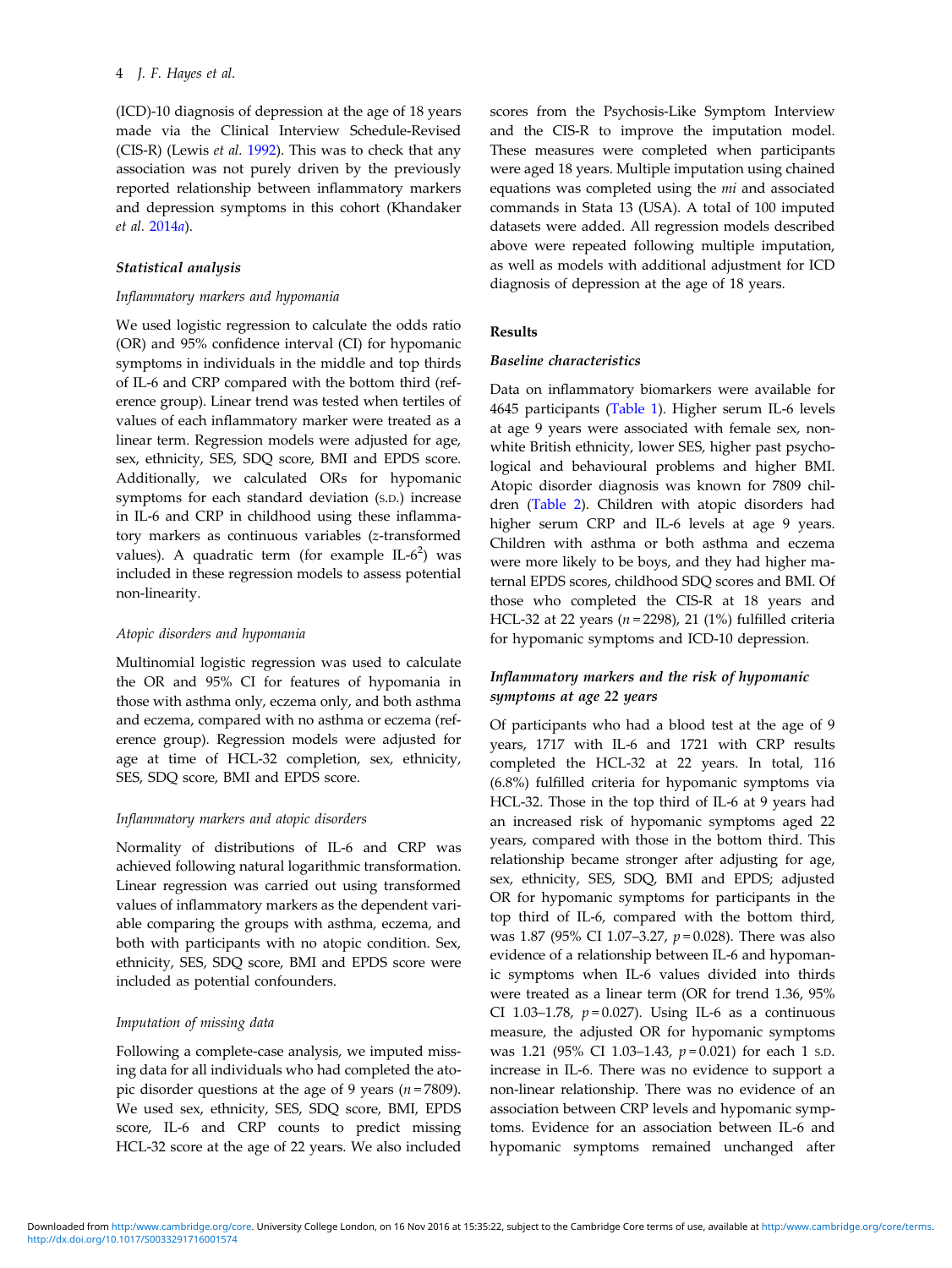|                                                  | <b>Bottom</b> | Middle       | Top          | $v^{\rm a}$ |
|--------------------------------------------------|---------------|--------------|--------------|-------------|
| Total $n$ (%)                                    | 1548 (33.33)  | 1548 (33.33) | 1548 (33.33) |             |
| Mean age at outcome, years (s.p.)                | 21.96(0.13)   | 21.95(0.16)  | 21.96 (0.15) | 0.79        |
| Male, $n$ $\left(\% \right)$                     | 923 (59.63)   | 791 (51.20)  | 649 (41.95)  | < 0.001     |
| British white ethnicity, $n$ (%)                 | 1417 (91.54)  | 1393 (89.99) | 1362 (87.98) | 0.005       |
| Father's occupation, non-manual, $n$ (%)         | 783 (61.27)   | 703 (57.62)  | 670 (55.83)  | 0.02        |
| Mean mother's EPDS score (s.p.)                  | 5.69(4.47)    | 6.00(4.71)   | 5.93(4.63)   | 0.17        |
| Mean SDQ total score aged 7 years (s.p.)         | 6.29(4.59)    | 6.46(4.69)   | 6.88(5.03)   | 0.005       |
| Mean BMI at aged 9 years, $\text{kg/m}^2$ (s.p.) | 16.73 (1.89)  | 17.51(2.51)  | 18.52 (3.40) | < 0.001     |

<span id="page-4-0"></span>Table 1. Baseline characteristics of the sample by tertiles of interleukin-6 at aged 9 years

S.D., Standard deviation; EPDS, Edinburgh Postnatal Depression Scale; SDQ, Strengths and Difficulties Questionnaire; BMI, body mass index.

<sup>a</sup> p Values from  $\chi^2$  test for difference in proportions, and analysis of variance for difference in means.

Table 2. Baseline characteristics of the sample by atopic disorder status

|                                                  | Asthma            | Eczema              | Both                | No atopy            | $p^{\rm a}$ |
|--------------------------------------------------|-------------------|---------------------|---------------------|---------------------|-------------|
| Total $n$ (%)                                    | 1124 (14.39)      | 994 (12.73)         | 574 (7.35)          | 5117 (65.53)        |             |
| Mean age at outcome, years (s.p.)                | 21.95(0.13)       | 21.95(0.15)         | 21.97(0.16)         | 21.96(0.15)         | 0.38        |
| Male, $n$ (%)                                    | 661 (58.81)       | 439 (44.16)         | 311 (54.18)         | 2530 (49.44)        | < 0.001     |
| British white ethnicity, $n$ (%)                 | 1014 (90.21)      | 907 (91.25)         | 520 (90.59)         | 4666 (91.19)        | 0.74        |
| Father's occupation, non-manual, no. (%)         | 472 (53.33)       | 474 (58.81)         | 272 (58.24)         | 2414 (58.25)        | 0.049       |
| Mean mother's EPDS score (s.p.)                  | 6.38(4.99)        | 5.74 (4.55)         | 6.20(4.68)          | 5.68(4.55)          | < 0.001     |
| Mean SDQ total score aged 7 years (s.p.)         | 7.19(4.93)        | 6.76(4.85)          | 7.55(5.61)          | 6.64(4.85)          | < 0.001     |
| Mean BMI at aged 9 years, $\text{kg/m}^2$ (s.p.) | 17.94 (3.05)      | 17.81 (2.79)        | 17.82 (3.05)        | 17.56 (2.83)        | < 0.001     |
| Median CRP, mg/l (IQR)                           | $0.20(0.11-0.51)$ | $0.23(0.13 - 0.54)$ | $0.22(0.11-0.69)$   | $0.20(0.11 - 0.47)$ | 0.019       |
| Median IL-6, pg/ml (IQR)                         | $0.82(0.49-1.39)$ | $0.83(0.54 - 1.38)$ | $0.84(0.52 - 1.46)$ | $0.74(0.46 - 1.31)$ | 0.0069      |

S.D., Standard deviation; EPDS, Edinburgh Postnatal Depression Scale; SDQ, Strengths and Difficulties Questionnaire; BMI, body mass index; CRP, C-reactive protein; IQR, interquartile range; IL-6, interleukin-6.

<sup>a</sup> p Values from  $\chi^2$  test for difference in proportions, analysis of variance for difference in means and Kruskal–Wallis test for difference in medians.

multiple imputation for missing data ([Table 3\)](#page-5-0). In the multiple imputation dataset the association between IL-6 and hypomanic symptoms remained after additional adjustment for depression (OR for top third compared with bottom third 1.70, 95% CI 1.03–2.81,  $p = 0.038$ ).

# Atopic disorders and the risk of hypomanic symptoms at age 22 years

At age 22 years, 207 of 2880 respondents with atopic condition and HCL-32 data met our pre-defined criteria for lifetime hypomanic symptoms (7.2%). There was no evidence for an increased odds of hypomanic symptoms in children with asthma, eczema or both asthma and eczema, compared with those with no atopic illness. Adjustment for potential confounders had minimal influence on the magnitude of these ORs ([Table 4](#page-6-0)). Multiple imputation of missing values did not alter these results.

# Atopic disorders and inflammatory markers in childhood

Data on atopic disorders and IL-6 were available for 3891 individuals. Diagnoses of asthma ( $\beta$  = 0.081, s.e. = 0.041,  $p = 0.048$ ), eczema ( $\beta = 0.102$ , s.e. = 0.042,  $p =$ 0.014) or both  $(\beta = 0.127, s.E. = 0.055, p = 0.020)$  before the age of 10 years were all associated with increased serum IL-6 at the age of 9 years. However, following adjustment for sex, ethnicity, SES, EPDS, SDQ and BMI there was no evidence of an association. In total, 3898 individuals had both CRP and atopic disorder information. Again, each atopic illness was associated with elevated CRP: asthma  $(\beta = 0.121, s.E. = 0.054, p =$ 0.026); eczema  $(\beta = 0.155, s.E. = 0.056, p = 0.006)$  and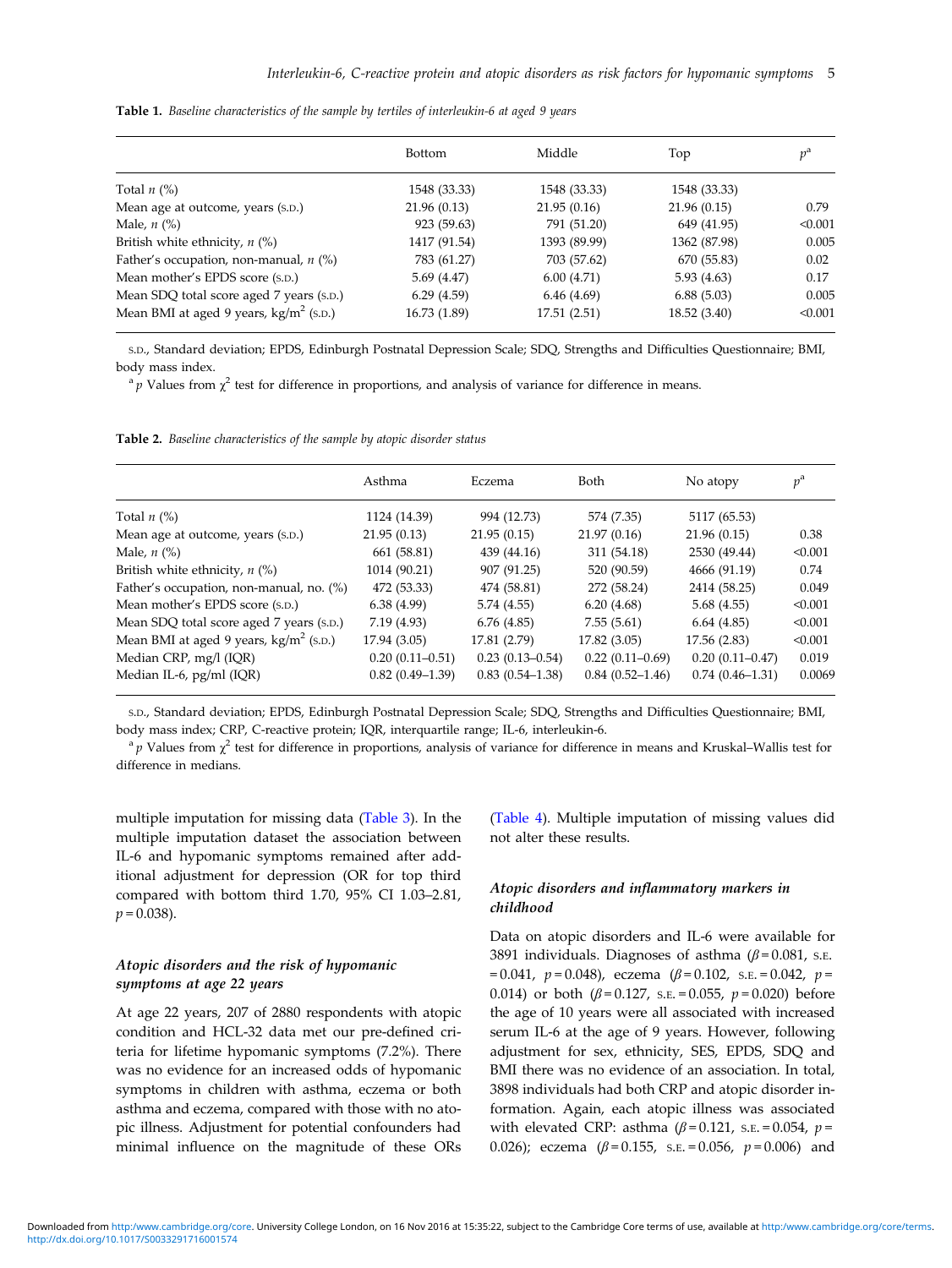<span id="page-5-0"></span>Table 3. Serum IL-6 and CRP tertiles at age <sup>9</sup> years and the odds of hypomania aged <sup>22</sup> years

|             |               |                  |                         | Hypomania symptoms: OR (95% CI) [p] |                            |                            |                            |
|-------------|---------------|------------------|-------------------------|-------------------------------------|----------------------------|----------------------------|----------------------------|
|             | Tertile       | $\boldsymbol{n}$ | Hypomania,<br>$n\ (\%)$ | Unadjusted                          | Model $1^a$                | Model $2^b$                | Model $3c$                 |
| $n^{\rm d}$ |               |                  |                         | 1717                                | 1699                       | 1201                       | 7809                       |
| IL-6        |               |                  |                         |                                     |                            |                            |                            |
|             | <b>Bottom</b> | 573              | 30(5.24)                |                                     |                            |                            |                            |
|             | Middle        | 551              | 39 (7.08)               | $1.38(0.84 - 2.25)[0.202]$          | $1.51(0.91 - 2.48)[0.104]$ | $1.59(0.91 - 2.79)[0.106]$ | $1.53(0.98-2.42)[0.064]$   |
|             | Top           | 593              | 47 (7.93)               | $1.55(0.97-2.50)[0.069]$            | 1.78 (1.09–2.89) [0.020]   | 1.87 (1.07-3.27) [0.028]   | $1.77(1.10-2.85)$ [<0.001] |
|             | Linear trend  | 1717             | 116 (6.76)              | $1.24(0.98-1.56)[0.069]$            | $1.32(1.04-1.67)[0.021]$   | 1.36 (1.03-1.78) [0.027]   | $1.31(1.04-1.65)[0.022]$   |
| CRP         |               |                  |                         |                                     |                            |                            |                            |
|             | <b>Bottom</b> | 622              | 52 (8.36)               |                                     |                            |                            |                            |
|             | Middle        | 532              | 34 (6.39)               | $0.75(0.48-1.17)[0.207]$            | $0.83(0.53-1.31)[0.428]$   | $0.87(0.52 - 1.48)[0.614]$ | $0.84$ (0.52-1.34) [0.480] |
|             | Top           | 567              | 30(5.29)                | $0.61(0.38 - 0.97)[0.038]$          | $0.69(0.43 - 1.11)[0.125]$ | $0.71(0.40-1.28)[0.232]$   | $1.04(0.67-1.62)[0.872]$   |
|             | Linear trend  | 1721             | 116 (6.74)              | $0.78(0.62 - 0.98)[0.033]$          | $0.83(0.65-1.05)[0.128]$   | $0.85(0.64-1.13)[0.266]$   | $1.02$ (0.81-1.29) [0.877] |
|             |               |                  |                         |                                     |                            |                            |                            |

IL-6, Interleukin-6; CRP, C-reactive protein; OR, odds ratio; CI, confidence interval; HCL-32, Hypomania Checklist; BMI, body mass index.

<sup>a</sup> Complete case analysis adjusted for age at time of HCL-32 completion, sex and ethnicity.

<sup>b</sup> Complete case analysis adjusted for age at time of HCL-32 completion, sex, ethnicity, socio-economic status, psychological and behavioural problems, BMI and maternal postnatal depression.

<sup>c</sup> Values imputed for all participants who answered the question about atopy aged 10 years ( $n = 7809$ ) and adjusted for age at time of HCL-32 completion, sex, ethnicity, socioeconomic status, psychological and behavioural problems, BMI and maternal postnatal depression.

<sup>d</sup> Number of participants in each model.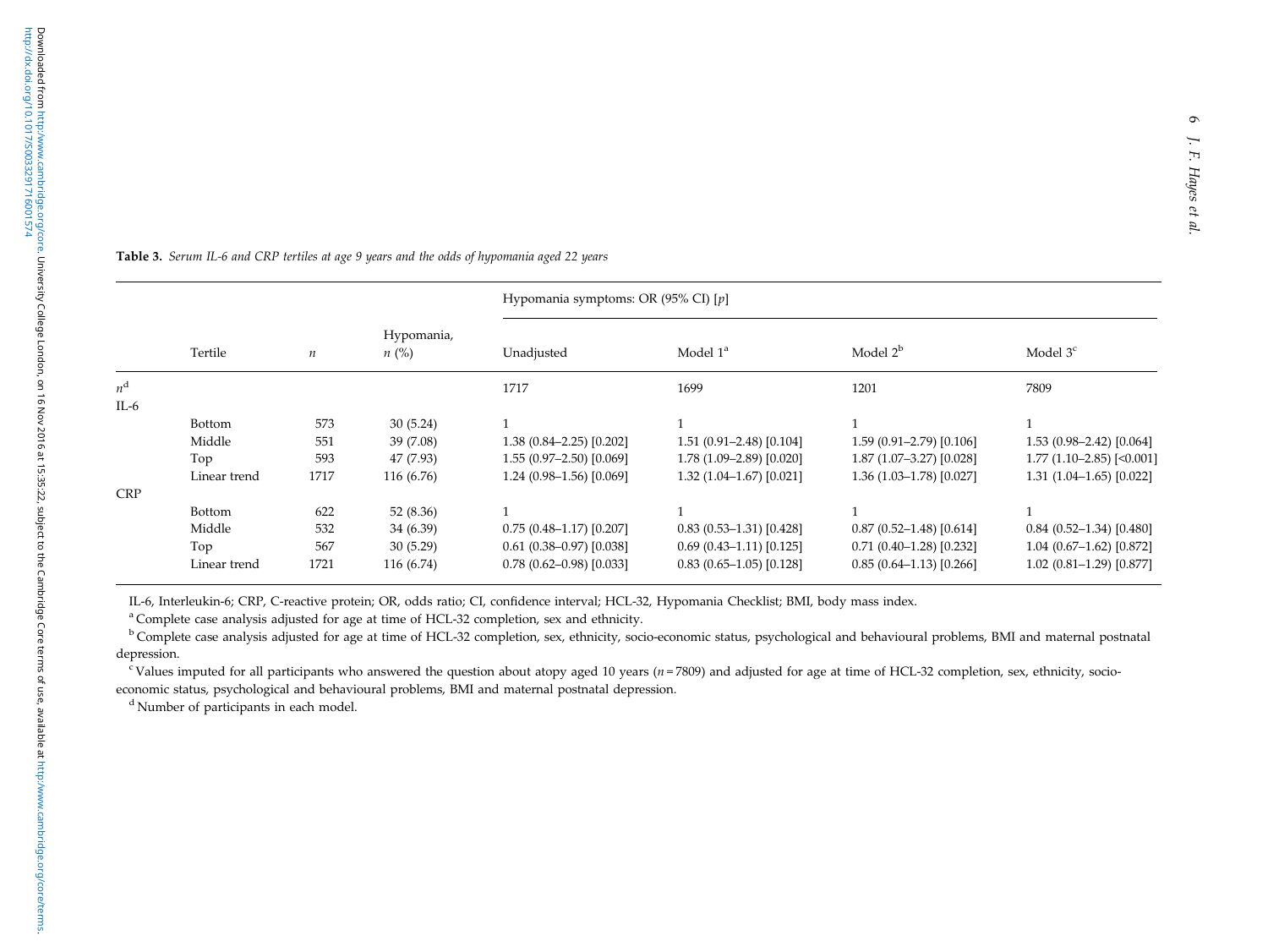<span id="page-6-0"></span>

|             |      |                       | Hypomania symptoms, OR (95% CI) [p]                                                                                                                                                                  |                             |                                                                                                                                                                                              |                             |
|-------------|------|-----------------------|------------------------------------------------------------------------------------------------------------------------------------------------------------------------------------------------------|-----------------------------|----------------------------------------------------------------------------------------------------------------------------------------------------------------------------------------------|-----------------------------|
|             |      | Hypomania,<br>no. (%) | Unadjusted                                                                                                                                                                                           | Model 1 <sup>ª</sup>        | Model 2 <sup>b</sup>                                                                                                                                                                         | Model 3 <sup>c</sup>        |
|             |      |                       | 2880                                                                                                                                                                                                 | 2857                        | 1872                                                                                                                                                                                         | 7809                        |
| .Vone       | 1929 | 134 (6.95)            |                                                                                                                                                                                                      |                             |                                                                                                                                                                                              |                             |
| Asthma      | 348  | 27 (7.76)             | 1.13 (0.73–1.73) [0.591]                                                                                                                                                                             | $1.07(0.69 - 1.66)$ [0.775] | 1.27 (0.77-2.11) [0.359]                                                                                                                                                                     | $1.03(0.66 - 1.60)$ [0.903] |
| Eczema      | 385  | 28 (7.27)             | $1.05(0.69 - 1.60)$ [0.831]                                                                                                                                                                          | 1.07 (0.71-1.65) [0.766]    | 1.22 (0.74-2.01) [0.444]                                                                                                                                                                     | $1.06(0.69 - 1.62)$ [0.801] |
| <b>Both</b> | 218  | 18 (8.26)             | 1.21 (0.72-2.01) [0.476]                                                                                                                                                                             | 1.17 (0.70–1.96) [0.561]    | 1.00 (0.52–1.93) [0.999]                                                                                                                                                                     | $1.09(0.65-1.83)[0.757]$    |
|             |      |                       | OR, Odds ratio; CI, confidence interval; HCL-32, Hypomania Checklist; BMI, body mass index.<br><sup>a</sup> Complete case analysis adjusted for age at time of HCL-32 completion, sex and ethnicity. |                             |                                                                                                                                                                                              |                             |
|             |      |                       |                                                                                                                                                                                                      |                             | <sup>b</sup> Complete case analysis adjusted for age at time of HCL-32 completion, sex, ethnicity, socio-economic status, psychological and behavioural problems, BMI and maternal postnatal |                             |

Table 4. Atopic disorders and the odds of hupomania aged 22 years

Atopic disorders and the odds of hypomania aged 22 years

"Values imputed for all participants who answered the question about atopy aged 10 years (n=7809) and adjusted for age at time of HCL-32 completion, sex, ethnicity, sociodepression.<br><sup>c</sup> Values imputed for all participants who answered the question about atopy aged 10 years (n=7809) and adjusted for age at time of HCL-32 completion, sex, ethnicity, sociodepression.

economic status, psychological and behavioural problems, BMI and maternal postnatal depression.<br><sup>d</sup> Number of participants in each model.

in each model

<sup>d</sup>Number of participants

economic status, psychological and behavioural problems, BMI and maternal postnatal depression.

evidence of association following adjustment. Discussion To our knowledge, this is the first study to demonstrate a longitudinal dose–response relationship between childhood IL-6 levels at the age of 9 years and features of hypomania in early adulthood. The relationship persists after adjustment for potential confounders such as age, sex, ethnicity, SES, and psychological and behavioural problems preceding the measurement of IL-6, BMI and maternal postnatal depression. The association was also independent of diagnosed depression at 18 years. We did not find an association between CRP and hypomanic symptoms, as defined by HCL-32. We also found no evidence of association between asthma or eczema before the age of 10 years and features of hypomania. There was no evidence of an association between atopic disorders and IL-6 or CRP following adjustment for sex, ethnicity, SES, BMI, SDQ and EPDS scores.

The finding of an association between IL-6 and features of hypomania echoes the results from a previous study from the ALSPAC cohort that reported an association between childhood IL-6 and depressive and psychotic symptoms at the age of 18 years (Khandaker et al. [2014](#page-9-0)a). Combined, this body of work suggests that aberrant immune response in childhood might influence the risk of a range of major mental disorders. It is recognized that hypomanic symptoms in early adulthood are associated generally with an increased risk of Axis I disorders, and specifically with developing bipolar disorder (Zimmermann et al. [2009](#page-10-0); Päären et al. [2014\)](#page-10-0). The result is particularly interesting as it suggests an association of subtle changes in cytokine levels in early life with hypomanic symptoms assessed in adulthood, where previous research has found immune activation returns to normal between affective episodes in bipolar disorder (Kunz et al. [2011](#page-9-0); Stertz et al. [2013\)](#page-10-0).

both (β = 0.167, s.e. = 0.073,  $p = 0.022$ ), but there was no

The lack of evidence for an association between atopic illness and hypomanic symptoms is surprising given a number of cross-sectional studies (Goodwin et al. [2003](#page-9-0); Beyer et al. [2005;](#page-8-0) Jerrell et al. [2010\)](#page-9-0) and longitudinal studies (Liang & Chikritzhs, [2013;](#page-9-0) Chen et al. [2014;](#page-8-0) Lin et al. [2014\)](#page-9-0) have reported an association between asthma and bipolar disorder. This may be because previous studies have examined the severe end of the bipolar spectrum (hospitalization for bipolar disorder) and this association may not hold when our broad definition of hypomania is used. The only study to examine asthma in childhood and later-onset bipolar disorder was a cohort with a new diagnosis of asthma between the ages of 10 and 15 years, which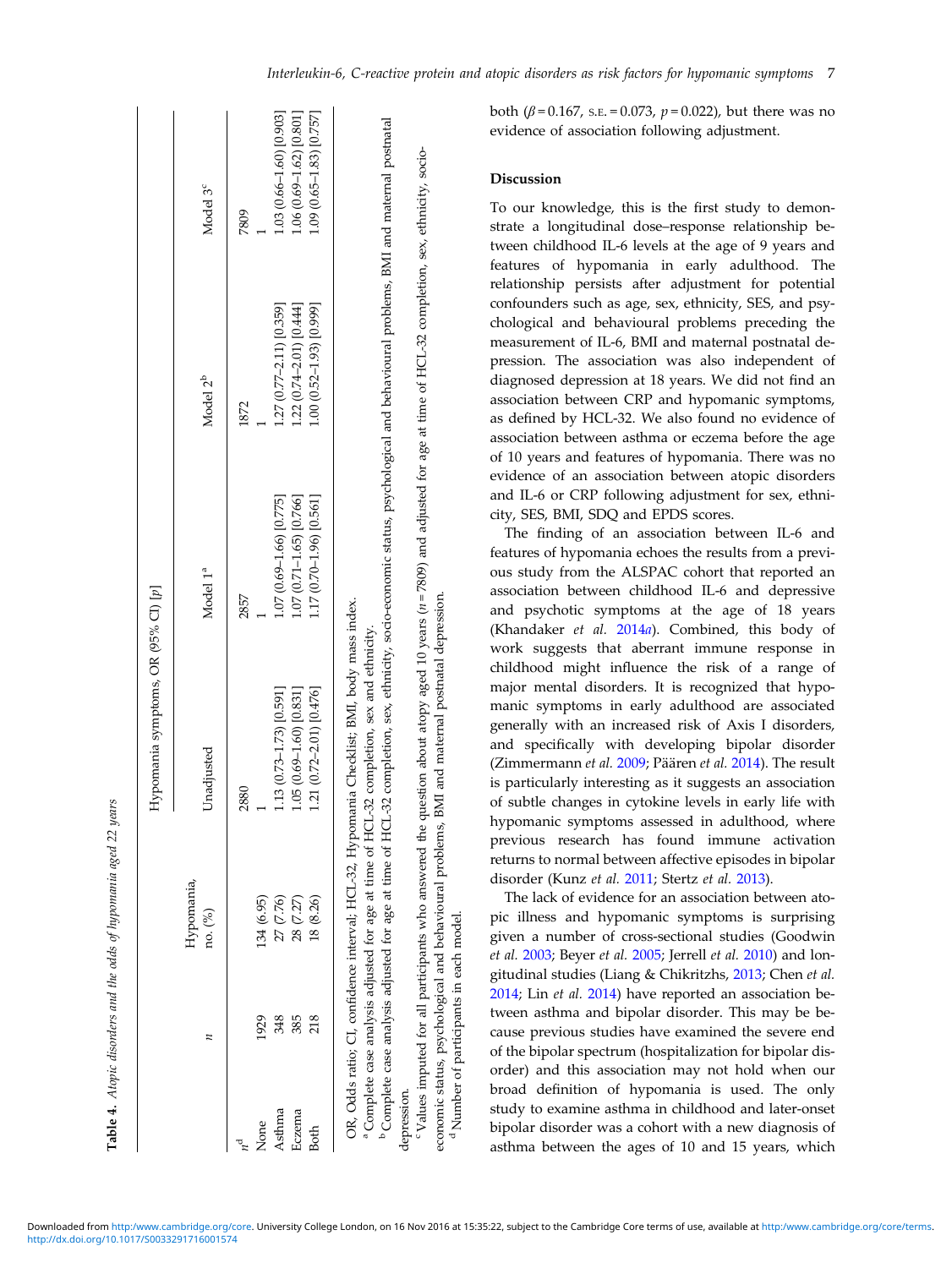found that individuals with asthma had more than a twofold risk of bipolar disorder (Chen et al. [2014\)](#page-8-0). It is recognized that individuals who have persistent asthma through adolescence, or develop asthma in adolescence, have worse physical health outcomes than children whose asthma resolves in early adolescence (Sears et al. [2003](#page-10-0)). It is possible that this is also true in terms of psychiatric outcomes, and that with a cut-off for asthma and eczema before the age of 10 years we have examined a highly heterogeneous group in terms of severity and underlying immunopathology (Wenzel, [2006](#page-10-0)).

There is limited current understanding of mechanisms by which changes in inflammatory pathways could induce hypomanic symptoms. However, it is notable that serotonin- and tryptophan-degrading enzymes are activated by inflammatory cytokines such as IL-6 (Müller & Schwarz, [2007\)](#page-9-0). As well as influencing monoamine cascades, cytokine production has effects on cholinergic, muscarinic and gutamatergic systems which are associated with a range of affective and psychotic symptoms (Berk et al. [2011](#page-8-0); Khandaker & Dantzer, [2016](#page-9-0)). The potential effects of IL-6 in particular are complex; it is implicated in activation of the immune system (as a proinflammatory cytokine), but it is also involved in the antiinflammatory regulation of neural, regenerative and metabolic activity (Scheller et al. [2011\)](#page-10-0). Peripheral cytokines such as IL-6 can communicate with the brain in a number of ways (Khandaker & Dantzer, [2016\)](#page-9-0). Immunoactivation in mice and healthy volunteers by injection of lipopolysaccharide has been reported to increase circulating proinflammatory cytokine levels (IL-1 $\beta$ , IL-6) as well as producing symptoms of anxiety and reduced cognitive performance (Reichenberg et al. [2001](#page-10-0); Rossi et al. [2012\)](#page-10-0). A study of human volunteers suggests inflammation causes mood changes through alterations in subgenual cingulate activity and mesolimbic connectivity, which is in part mediated by peripheral IL-6 (Harrison et al. [2009\)](#page-9-0). An immunological understanding of major mental illness could potentially lead to novel approaches to diagnosis, prevention and treatment.

## Potential limitations

Over 60% of those with IL-6 data did not complete the HCL-32 aged 22 years. However, the association between IL-6 and hypomanic symptoms remained unchanged after multiple imputation for missing data which increases confidence in the observed results. There was no evidence that median values of IL-6 for those who completed HCL-32 were different from non-completers. Of those participants who answered the atopic disorders question, individuals with a completed HCL-32 aged 22 years were more likely to be female, have lower SDQ scores aged 7 years, have mothers with lower EPDS scores and fathers in nonmanual occupations. It is likely that attrition resulted in an underestimation of prevalence of hypomanic symptoms, as these factors were associated with a lower risk of reporting features of hypomania.

The outcome measure, the HCL-32, may be subject to reporting bias because it is a self-report measure that asks sensitive questions in areas such as risk taking, sexual activity and alcohol use. However, this instrument is well validated in clinical young adult population groups as a screening tool for bipolar dis-order (Meyer et al. [2007](#page-9-0)). There have not yet been sensitivity and specificity tests of the HCL-32 as a categorical measure which includes duration and impact on functioning. However, it is likely that by including questions on these features we have improved sensitivity for a diagnosis of hypomania compared with methods which have previously relied solely on a recommended (arbitrary) cut-off of endorsing 14 from the 32 mood questions (Carvalho et al. [2015\)](#page-8-0). It is also unlikely that false positives would occur differentially for different tertiles of IL-6 or CRP, or by asthma/eczema diagnosis. Prevalence estimates of hypomania in non-clinical samples using this format of HCL-32 also appear to be comparable with bipolar disorder prevalence in other sources (Meyer et al. [2007](#page-9-0)). Clinical verification of hypomania and information on bipolar disorder diagnoses would strengthen our conclusions, but it is likely that a number of individuals with hypomania symptoms will progress to a diagnosis and these symptoms are associated with a range of adverse psychiatric outcomes (Zimmermann et al. [2009](#page-10-0); Päären et al. [2014](#page-10-0)). The items in the HCL-32 do not relate to symptoms of psychosis or depression, and after additional adjustment for depression the association remained, so the relationship cannot be driven by this previously iden-tified association (Khandaker et al. [2014](#page-9-0)a).

Having a diagnosis of asthma or eczema was defined by parental report. The study may have been improved by a test confirming this diagnosis. However, the question 'has a doctor ever actually said that your study child has asthma or eczema?' has been shown to be highly sensitive and specific when compared with linked general practitioner records (Cornish et al. [2014\)](#page-8-0) and there is unlikely to be any differential misclassification of this exposure. Prevalence of atopic conditions in the ALSPAC cohort by aged 10 years is similar to other UK estimates (Asher et al. [2006;](#page-8-0) Shamssain, [2007](#page-10-0)).

It is possible that some of the differences in IL-6 and CRP levels detected are due to diurnal variation in non-fasting blood samples, which would increase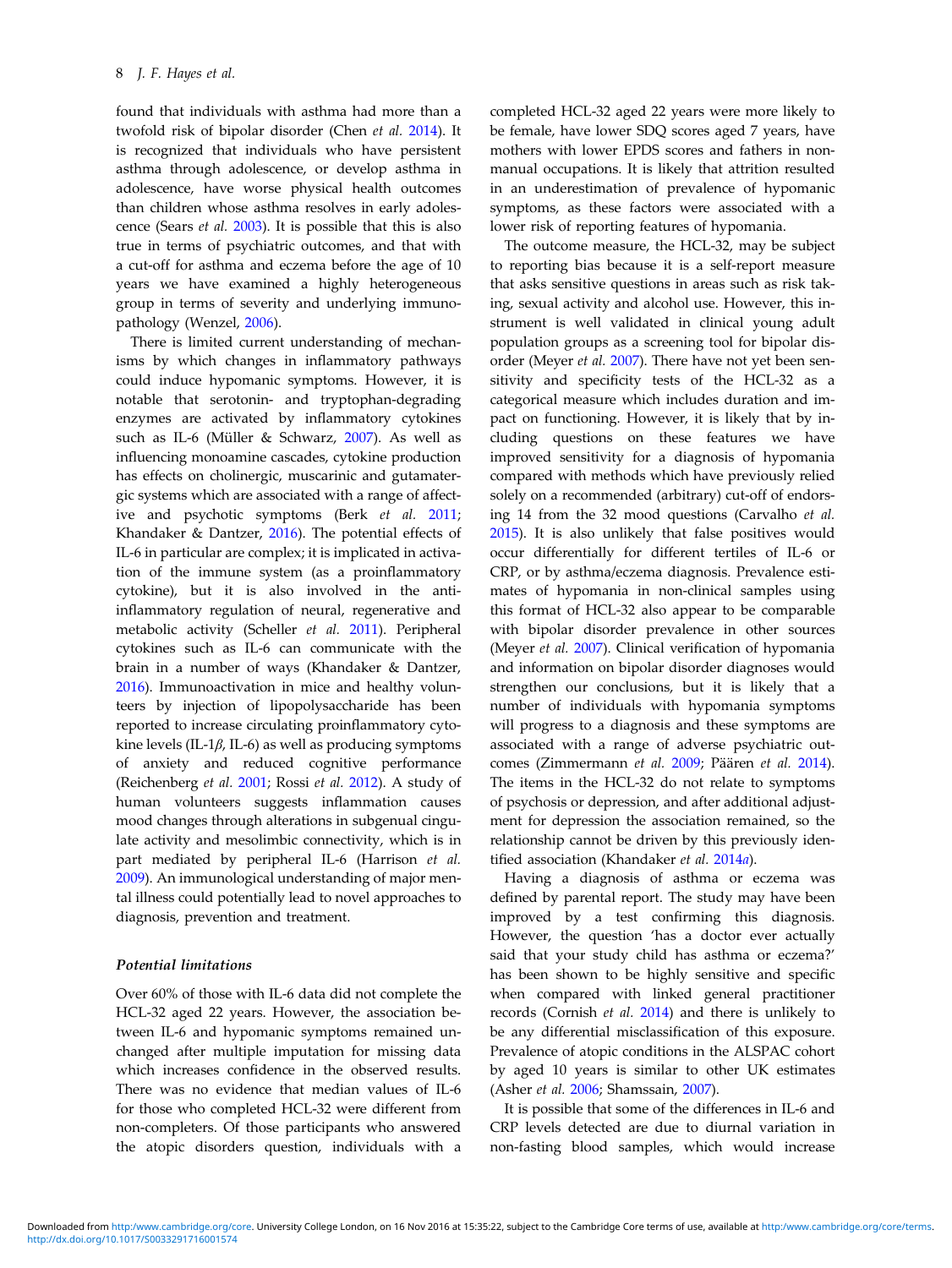<span id="page-8-0"></span>chances of null findings (Scheiermann et al. [2013](#page-10-0)). However, this potential measurement error is likely to be random in relation to the hypomanic symptoms outcome. Measurement error might also account for failure to detect an association between CRP and hypomanic symptoms, because IL-6 stimulates the acutephase expression of CRP (Castell et al. 1989). It is also possible that we failed to exclude all of those children who were acutely unwell on the day of the blood test, or had elevated inflammatory markers due to residual illness. This is unlikely, as the majority of CRP and IL-6 results were within normal range. We acknowledge that immunoglobulin E or IL-4 may be better markers for type 1 allergic hypersensitivity, but we used IL-6 and CRP as general markers of systemic inflammation.

## **Conclusions**

The results of this study further support the hypothesis that inflammatory abnormalities are associated with a range of mental disorders, and that these abnormalities are present from childhood. It appears that there are subtle, but longstanding abnormalities in IL-6 detectable long before the development of hypomanic symptoms.

#### Acknowledgements

We are extremely grateful to all the families who took part in this study, the midwives for their help in recruiting them, and the whole ALSPAC team, which includes interviewers, computer and laboratory technicians, clerical workers, research scientists, volunteers, managers, receptionists and nurses. The UK Medical Research Council and the Wellcome Trust (grant reference 102215/2/13/2) and the University of Bristol provide core support for ALSPAC. This publication is the work of all the authors in keeping with the authorship guidelines of the journal. J.F.H. and D.P.J.O. will serve as guarantors for the contents of this paper. J.F. H. had full access to all of the data in the study and takes responsibility for the integrity of the data and the accuracy of the data analysis. J.F.H. is supported by a Medical Research Council Population Health Scientist Fellowship (grant code: MR/K021362/1).

## Declaration of Interest

None.

#### References

Angst J, Adolfsson R, Benazzi F, Gamma A, Hantouche E, Meyer TD, Skeppar P, Vieta E, Scott J (2005). The HCL-32: towards a self-assessment tool for hypomanic symptoms in outpatients. Journal of Affective Disorders 88, 217–233.

- Angst J, Cassano G (2005). The mood spectrum: improving the diagnosis of bipolar disorder. Bipolar Disorders 7 (Suppl. 4), 4–12.
- Arif AA, Delclos GL, Colmer-Hamood J (2007). Association between asthma, asthma symptoms and C-reactive protein in US adults: data from the National Health and Nutrition Examination Survey, 1999–2002. Respirology 12, 675–682.
- Asher MI, Montefort S, Björkstén B, Lai CK, Strachan DP, Weiland SK, Williams H; ISAAC Phase Three Study Group (2006). Worldwide time trends in the prevalence of symptoms of asthma, allergic rhinoconjunctivitis, and eczema in childhood: ISAAC Phases One and Three repeat multicountry cross-sectional surveys. Lancet 368, 733–743.
- Bauer M, Glenn T, Rasgon N, Marsh W, Sagduyu K, Grof P, Alda M, Murray G, Munoz R, Quiroz D, Bauer R, Jabs B, Whybrow PC (2011). Decreasing the minimum length criterion for an episode of hypomania: evaluation using self-reported data from patients with bipolar disorder. European Archives of Psychiatry and Clinical Neuroscience 261, 341–347.
- Benazzi F (2001). Is 4 days the minimum duration of hypomania in bipolar II disorder? European Archives of Psychiatry and Clinical Neuroscience 251, 32–34.
- Berk M, Kapczinski F, Andreazza AC, Dean OM, Giorlando F, Maes M, Yücel M, Gama CS, Dodd S, Dean B, Magalhães PV, Amminger P, McGorry P, Malhi GS (2011). Pathways underlying neuroprogression in bipolar disorder: focus on inflammation, oxidative stress and neurotrophic factors. Neuroscience and Biobehavioral Reviews 35, 804–817.
- Berk M, Williams LJ, Jacka FN, O'Neil A, Pasco JA, Moylan S, Allen NB, Stuart AL, Hayley AC, Byrne ML, Maes M (2013). So depression is an inflammatory disease, but where does the inflammation come from? BMC Medicine 11, 200.
- Beyer J, Kuchibhatla M, Gersing K, Krishnan KRR (2005). Medical comorbidity in a bipolar outpatient clinical population. Neuropsychopharmacology 30, 401–404.
- Carvalho AF, Takwoingi Y, Sales PMG, Soczynska JK, Köhler CA, Freitas TH, Quevedo J, Hyphantis TN, McIntyre RS, Vieta E (2015). Screening for bipolar spectrum disorders: a comprehensive meta-analysis of accuracy studies. Journal of Affective Disorders 172, 337–346.
- Castell JV, Gómez-Lechón MJ, David M, Andus T, Geiger T, Trullenque R, Fabra R, Heinrich PC (1989). Interleukin-6 is the major regulator of acute phase protein synthesis in adult human hepatocytes. FEBS Letters 242, 237–239.
- Chen MH, Su TP, Chen YS, Hsu JW, Huang KL, Chang WH, Chen TJ, Bai YM (2014). Higher risk of developing major depression and bipolar disorder in later life among adolescents with asthma: a nationwide prospective study. Journal of Psychiatric Research 49, 25–30.
- Cornish RP, Henderson J, Boyd AW, Granell R, Van Staa T, Macleod J (2014). Validating childhood asthma in an epidemiological study using linked electronic patient records. BMJ Open 4, e005345.
- Court H, Forty L, Jones L, Gordon-Smith K, Jones I, Craddock N, Smith DJ (2014). Improving the psychometric utility of the Hypomania Checklist (HCL-32): a Rasch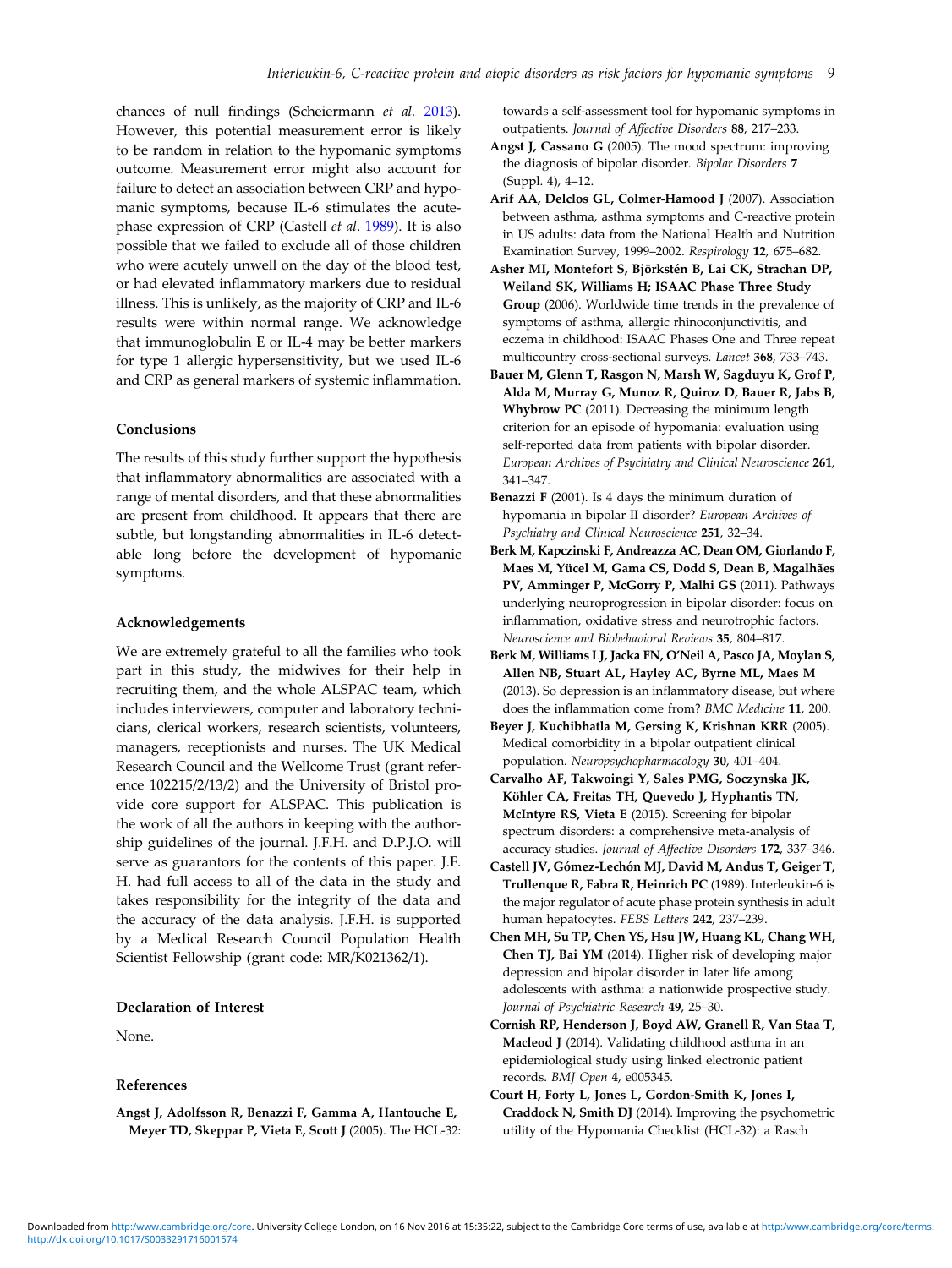<span id="page-9-0"></span>analysis approach. Journal of Affective Disorders 152–154, 448–453.

De Hert M, Dekker J, Wood D, Kahl K, Holt R, Möller H-J (2009). Cardiovascular disease and diabetes in people with severe mental illness position statement from the European Psychiatric Association (EPA), supported by the European Association for the Study of Diabetes (EASD) and the European Society of Cardiology (ESC). European Psychiatry 24, 412–424.

Dickerson F, Stallings C, Origoni A, Boronow J, Yolken R (2007). Elevated serum levels of C-reactive protein are associated with mania symptoms in outpatients with bipolar disorder. Progress in Neuro-Psychopharmacology and Biological Psychiatry 31, 952–955.

Fraser A, Macdonald-Wallis C, Tilling K, Boyd A, Golding J, Smith GD, Henderson J, Macleod J, Molloy L, Ness A, Ring S, Nelson SM, Lawlor DA (2013). Cohort profile: the Avon Longitudinal Study of Parents and Children: ALSPAC mothers cohort. International Journal of Epidemiology 42, 97-110.

Frommberger UH, Bauer J, Haselbauer P, Fräulin A, Riemann D, Berger M (1997). Interleukin-6 (IL-6) plasma levels in depression and schizophrenia: comparison between the acute state and after remission. European Archives of Psychiatry and Clinical Neuroscience 247, 228–233.

Goldberg JF, Perlis RH, Bowden CL, Thase ME, Miklowitz DJ, Marangell LB, Calabrese JR, Nierenberg AA, Sachs GS (2009). Manic symptoms during depressive episodes in 1,380 patients with bipolar disorder: findings from the STEP-BD. American Journal of Psychiatry 166, 173–181.

Goldstein BI, Collinger KA, Lotrich F, Marsland AL, Gill M-K, Axelson DA, Birmaher B (2011). Preliminary findings regarding proinflammatory markers and brain-derived neurotrophic factor among adolescents with bipolar spectrum disorders. Journal of Child and Adolescent Psychopharmacology 21, 479–484.

Goodwin RD, Jacobi F, Thefeld W (2003). Mental disorders and asthma in the community. Archives of General Psychiatry 60, 1125–1130.

Hardoy MC, Cadeddu M, Murru A, Dell'Osso B, Morosini PL, Calabrese JR, Carta MG (2005). Validation of the Italian version of the 'Mood Disorder Questionnaire' for the screening of bipolar disorders. Clinical Practice and Epidemiology in Mental Health 1, 8.

Harrison N (2013). Inflammation and mental illness. Journal of Neurology, Neurosurgery and Psychiatry 84, e1.

Harrison NA, Brydon L, Walker C, Gray MA, Steptoe A, Critchley HD (2009). Inflammation causes mood changes through alterations in subgenual cingulate activity and mesolimbic connectivity. Biological Psychiatry 66, 407–414.

Holtmann M, Pörtner F, Duketis E, Flechtner H-H, Angst J, Lehmkuhl G (2009). Validation of the Hypomania Checklist (HCL-32) in a nonclinical sample of German adolescents. Journal of Adolescence 32, 1075–1088.

Jerrell JM, McIntyre RS, Tripathi A (2010). A cohort study of the prevalence and impact of comorbid medical conditions in pediatric bipolar disorder. Journal of Clinical Psychiatry 71, 1518–1525.

Khandaker G, Zimbron J, Lewis G, Jones P (2013). Prenatal maternal infection, neurodevelopment and adult

schizophrenia: a systematic review of population-based studies. Psychological Medicine 43, 239–257.

Khandaker GM, Cousins L, Deakin J, Lennox BR, Yolken R, Jones PB (2015). Inflammation and immunity in schizophrenia: implications for pathophysiology and treatment. Lancet Psychiatry 2, 258–270.

Khandaker GM, Dantzer R (2016). Is there a role for immuneto-brain communication in schizophrenia? Psychopharmacology 233, 1559–1573.

Khandaker GM, Pearson RM, Zammit S, Lewis G, Jones PB (2014a). Association of serum interleukin 6 and C-reactive protein in childhood with depression and psychosis in young adult life: a population-based longitudinal study. JAMA Psychiatry 71, 1121–1128.

Khandaker GM, Zammit S, Lewis G, Jones PB (2014b). A population-based study of atopic disorders and inflammatory markers in childhood before psychotic experiences in adolescence. Schizophrenia Research 152, 139–145.

Khandaker GM, Zimbron J, Dalman C, Lewis G, Jones PB (2012). Childhood infection and adult schizophrenia: a meta-analysis of population-based studies. Schizophrenia Research 139, 161–168.

Kiecolt-Glaser JK, Derry HM, Fagundes CP (2015). Inflammation: depression fans the flames and feasts on the heat. American Journal of Psychiatry 172, 1075–1091.

Krishnadas R, Cavanagh J (2012). Depression: an inflammatory illness? Journal of Neurology, Neurosurgery and Psychiatry 83, 495–502.

Kunz M, Ceresér KM, Goi PD, Fries GR, Teixeira AL, Fernandes BS, Belmonte-de-Abreu PS, Kauer-Sant'Anna M, Kapczinski F, Gama CS (2011). Serum levels of IL-6, IL-10 and TNF-α in patients with bipolar disorder and schizophrenia: differences in pro-and anti-inflammatory balance. Revista brasileira de psiquiatria 33, 268–274.

Lewis G, Pelosi AJ, Araya R, Dunn G (1992). Measuring psychiatric disorder in the community: a standardized assessment for use by lay interviewers. Psychological Medicine 22, 465–486.

Liang W, Chikritzhs T (2013). Asthma history predicts the risk of affective disorders and anxiety disorders. Health 5, 313–319.

Lin T-C, Lee CT-C, Lai T-J, Lee C-T, Lee K-Y, Chen VC-H, Stewart R (2014). Association of asthma and bipolar disorder: a nationwide population-based study in Taiwan. Journal of Affective Disorders 168, 30–36.

Meyer TD, Hammelstein P, Nilsson L-G, Skeppar P, Adolfsson R, Angst J (2007). The Hypomania Checklist (HCL-32): its factorial structure and association to indices of impairment in German and Swedish nonclinical samples. Comprehensive Psychiatry 48, 79–87.

Meyer TD, Schrader J, Ridley M, Lex C (2014). The Hypomania Checklist (HCL) – systematic review of its properties to screen for bipolar disorders. Comprehensive Psychiatry 55, 1310–1321.

Müller N, Schwarz M (2007). The immune-mediated alteration of serotonin and glutamate: towards an integrated view of depression. Molecular Psychiatry 12, 988–1000.